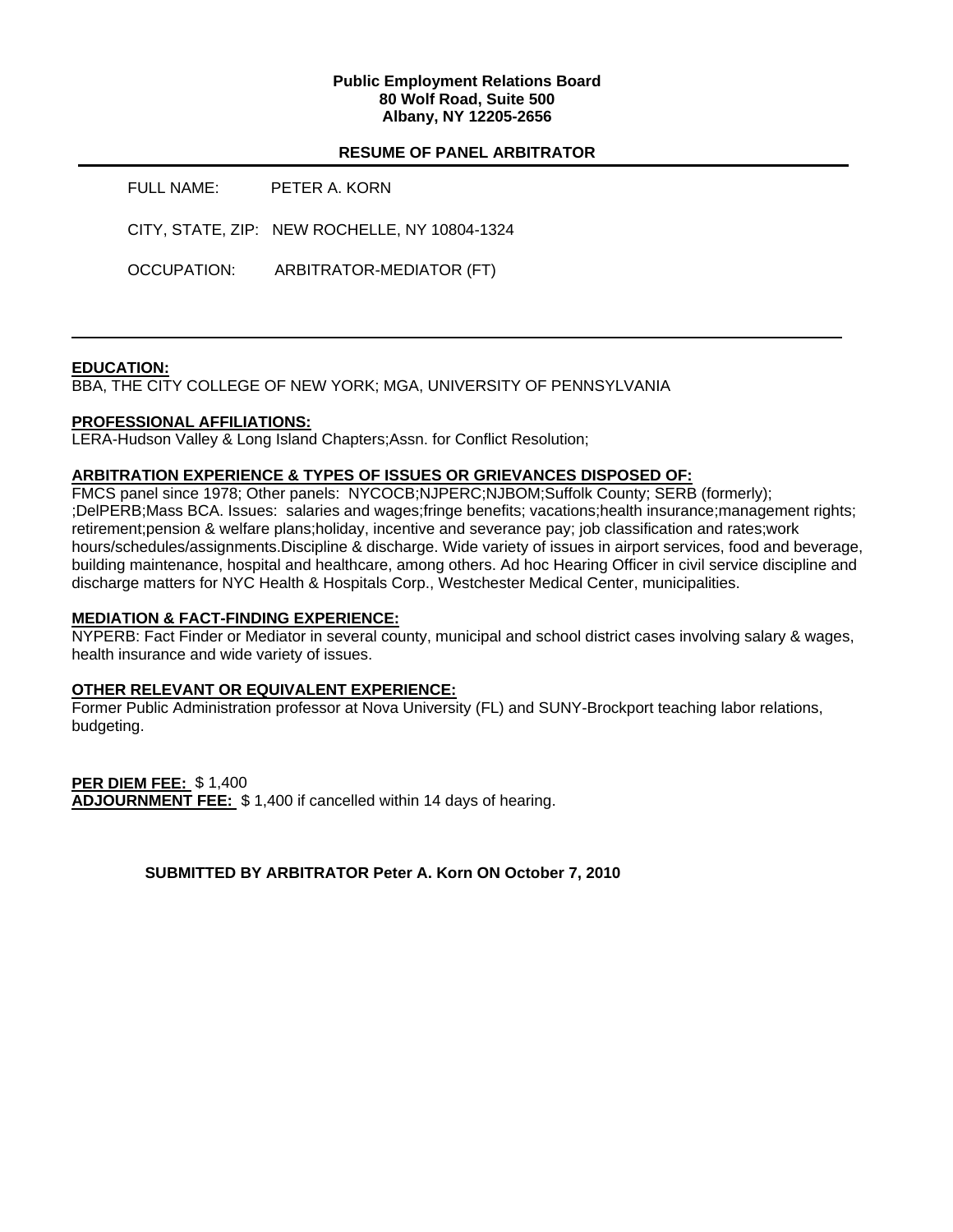#### **Public Employment Relations Board 80 Wolf Road, Suite 500 Albany, NY 12205-2656**

# **BILLING DISCLOSURE STATEMENT**

## ARBITRATOR'S NAME: **PETER A. KORN**

The following is a description of my fees and expenses:

## A) HEARING TIME.

- (1) My per diem is \$1,400 for each day or any part thereof spent hearing a case.
- (2) If a hearing day exceeds 8 hours, I charge:

 $\Box$ a second full per diem  $\Box$ a prorated per diem

 $\boxtimes$ no additional charge  $\Box$ other (describe) :

(3) Additional comments:

B) STUDY TIME.

- (1) I charge \$ 1,400 for each day spent in preparation of the opinion and award.
- (2) This charge  $\boxtimes$  will  $\Box$  will not be prorated for partial days devoted to such preparation.
- (3) Additional comments:

# C) TRAVEL TIME AND EXPENSES.

- (1) When travel time plus hearing time exceeds hours in a calendar day:
	- $\boxtimes$  Not applicable (no additional charge)
	- $\Box$  I charge as follows (describe):
- (2) I charge for actual, travel-related expenses incurred in connection with the case  $\boxtimes$ YES  $\Box$  NO.

Where appropriate, a mileage charge for auto travel will be billed at:

| $\boxtimes$ Prevailing IRS rate | $\Box$ Other (describe): |
|---------------------------------|--------------------------|
|---------------------------------|--------------------------|

(3) When the scheduled hearing day(s) requires an overnight stay:

 $\boxtimes$ There is no charge, other than for lodging and subsistence.

 $\Box$ I charge as follows (describe):

(4) Additional Comments: If a second hearing day is required, the full per diem is charged for the second

day.